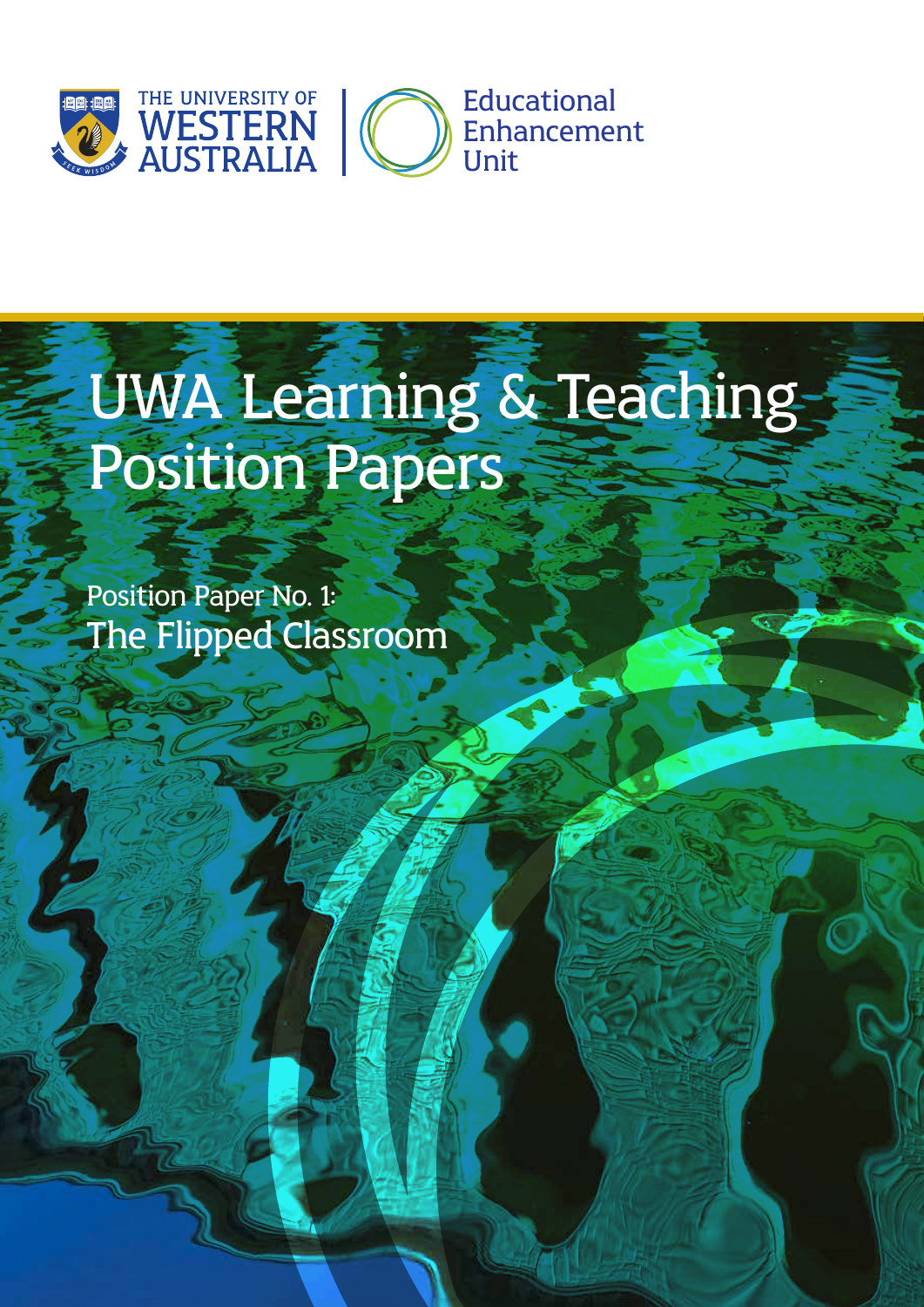## UWA Learning & Teaching Position Papers

**A revised and refined vision for the delivery of learning and teaching at The University of Western Australia (UWA) is under way as part of the UWA 2030 Vision process and the development of the University's education strategy. This approach places an emphasis on enhancing the student learning experience. In support of this process a series of position papers will be delivered as part of the strategy development process and the ongoing need for continuous professional development and discussions on improving learning and teaching pedagogy and enhancing the student experience.**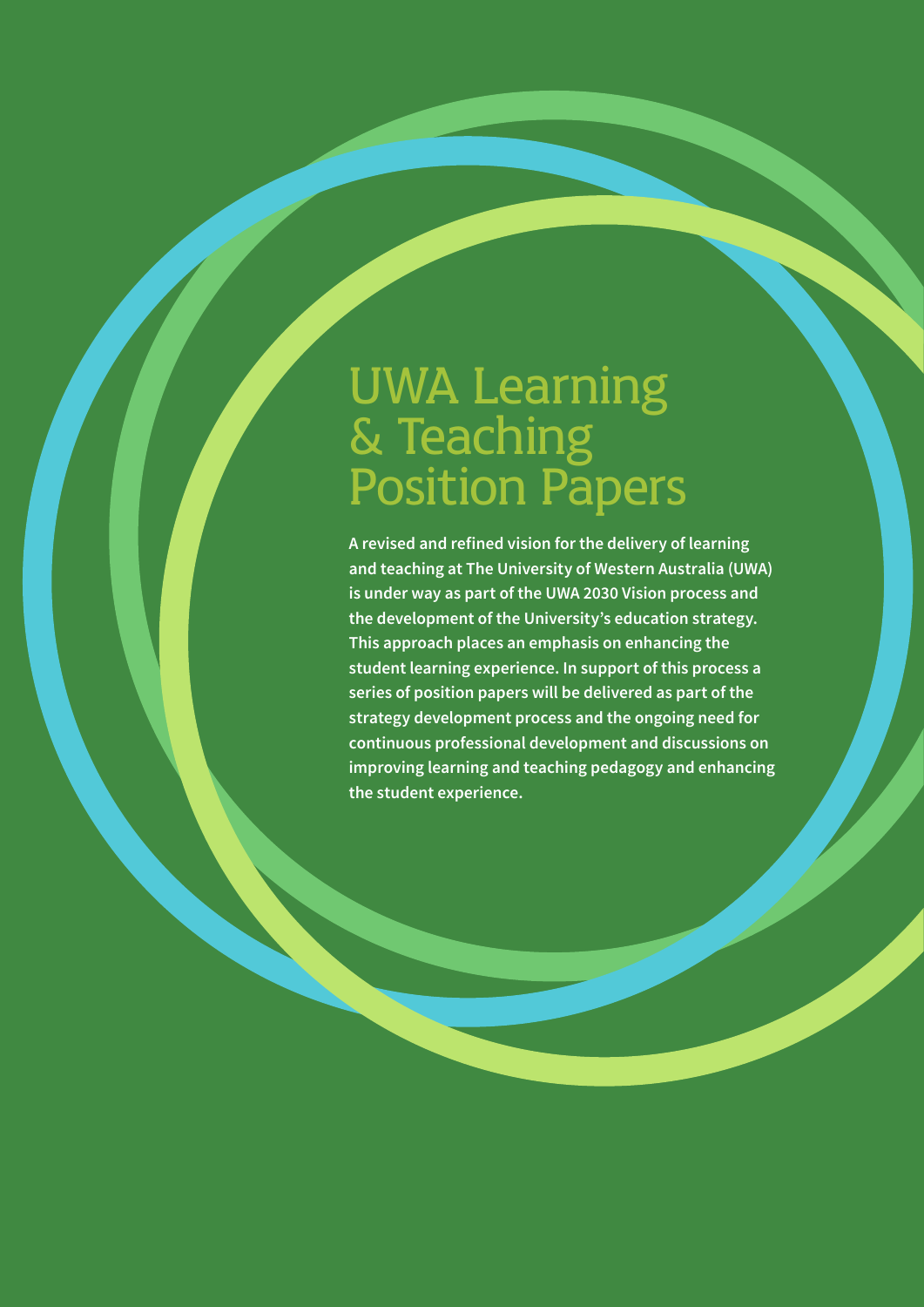# Position Paper No. 1: The Flipped Classroom

## Statement of the position

**The University of Western Australia encourages a student-centred approach to excellence in education, and positively supports the design and implementation of the flipped classroom model, underpinned by the delivery of evidencebased pedagogies.** 

## Executive summary

The flipped classroom model has a range of benefits for both students and teachers. The model is couched in a studentcentric approach to learning which shifts away from didactic teaching. This setting places the onus of learning on the student, empowering them with greater control over their learning experience. By highlighting flexibility in delivery it develops the ability to explore in-depth discussions and collaborations in-class with an emphasis on engagement in collaborative complex problem-solving activities.

The flipped classroom model is not mandatory, but an alternative approach to learning and teaching that the University supports. Therefore, this paper establishes the University's position on flipped classrooms, through identifying the internal and external drivers for change, current literature on flipped classrooms, contextual information on flipped classroom activity within the University, and a horizon scan of other Group of Eight universities (herein as Go8) implementing the flipped classroom model. The paper then identifies possible risks and solutions, and concludes with a list of recommendations. These recommendations include:

- **•** Establish a flipped classroom definition and supportive approach to implementation at UWA
- **•** Provide a theoretical framework of the pedagogy of flipped classrooms
- **•** Establish a support package for teaching staff
- **•** Improve education technologies and Learning Management Support (LMS) resources
- **•** Undertake an audit of appropriate flipped learning spaces and allocating these spaces based on priority needs
- **•** Develop a flipped classroom community of practice, including the promotion of scholarly activity



## Definition of flipped classroom

Flipped classroom is a growing trend in the education sector. From a pedagogical standpoint flipped classroom can be defined as:

- **•** The movement of information-transmission teaching out of the classroom
- **•** Use of class time for learning activities which are active and social
- **•** A requirement for students to complete pre- and/or postclass activities to fully benefit from in-class work $1$

The key common characteristics of a flipped classroom are outlined as<sup>2</sup>:

- **•** A change in use of out-of-class time
- **•** Completing traditional in-class activities out of class
- **•** Pre-class activities
- **•** Post-class activities
- **•** Use of technology
- **•** A change in use of classroom time
- **•** Completing traditional homework activities in class
- **•** In-class activities which emphasise active learning, peer learning, and problem-based learning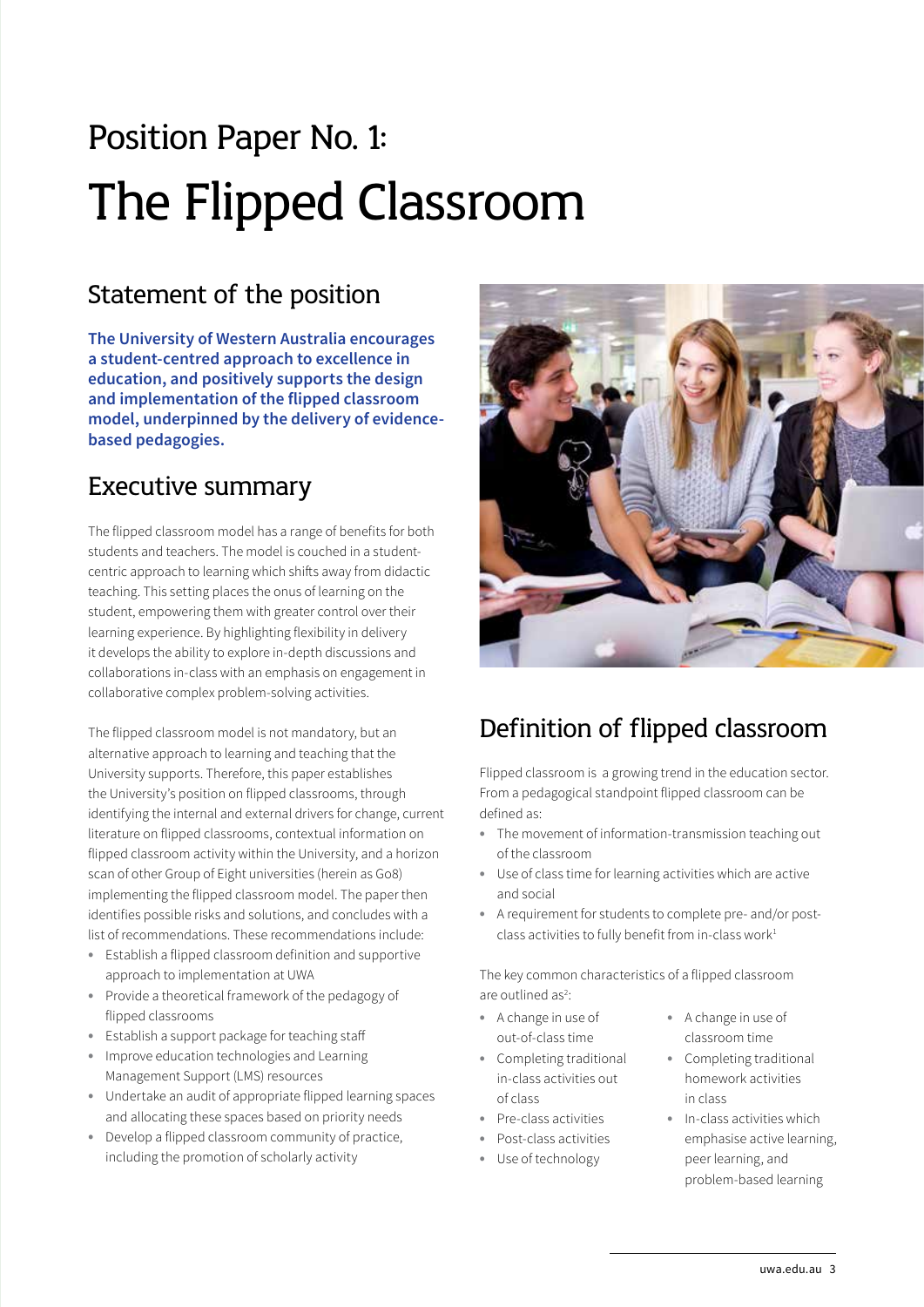## Identification of the issue

**Establishing the University's position on flipped classrooms requires an identification of the internal and external drivers shaping education excellence at UWA. These drivers have consequently become the catalyst for the development of the Education Plan. They include:** 

#### External drivers for change

- **•** The changing nature of learning and social interaction in the modern digital age
- **•** The impact of technology on work, education and training
- **•** Millennial students entering the tertiary sector as the first 'digital native' generation and their engagement with 'digital immigrants' who comprise the majority of university staff
- **•** Advancement of digital technology and new software platforms to support the learning experience
- **•** Greater flexibility in student choice and the impact of university learning and teaching performance in informing perspective student choices
- **•** Changes to Government funding with the potential for resourcing outcomes built around the student experience and university teaching performance
- **•** The relationship of academic staff to course and unit content in the digital age
- **•** The critical importance of the role of academic staff in an age of social and political disruption and the interrelationship with their roles as experts in their fields of study and the saturation of society with information and disinformation

#### Internal drivers for change

- **•** UWA's performance in the Quality Indicators for Learning and Teaching (QILT) scores suggest the University continue its work in enhancing the scholarship of learning and teaching
- **•** Student engagement with technology and the diversification of methods for content delivery is changing the higher education landscape and the traditional role of lectures
- **•** Changes in student learning styles, study patterns and use of technology has meant student physical attendance in traditional didactic lectures is rapidly decreasing
- **•** The rise of student engagement with 'lectures' through means alterative to physical presence in the lecture hall
- **•** Student demand for small group teaching as part of the delivery of units
- **•** An emerging disconnect between institutional identity and delivery of brand
- **•** The changing role of the lecturer/instructor in the delivery of education
- **•** Planned upgrades to existing digital infrastructure via multimedia suits and additional software packages that will expand UWA's ability to deliver the flipped classroom model and interactive lectures

#### Quality Indicators for Learning and Teaching (QILT) 2017

The QILT (2017) results illustrated the overall undergraduate satisfaction at UWA to be below the national average.<sup>3</sup> Similar results also emerge for the overall postgraduate coursework satisfaction, however learner engagement at UWA surpasses the national average:

|                                              | <b>UWA</b><br>Undergraduate | <b>National Average</b><br>Undergraduate | <b>UWA</b><br>Postgraduate | National Average<br>Postgraduate |
|----------------------------------------------|-----------------------------|------------------------------------------|----------------------------|----------------------------------|
| Overall Quality of Educational<br>Experience | 77.8%                       | 79.3%                                    | 65.8%                      | 75.6%                            |
| Teaching Quality                             | 79.0%                       | 80.9%                                    | 71.6%                      | 80.1%                            |
| Learner Engagement                           | 62.1%                       | 64.1%                                    | 66.8%                      | 60.4%                            |
| Overall Graduate Satisfaction                | 74.3%                       | 80%                                      | 78.7%                      | 82.2%                            |

*Table 1. UWA Undergraduate & Postgraduate QILT Scores compared to the National Average Undergraduate & Postgraduate QILT Scores*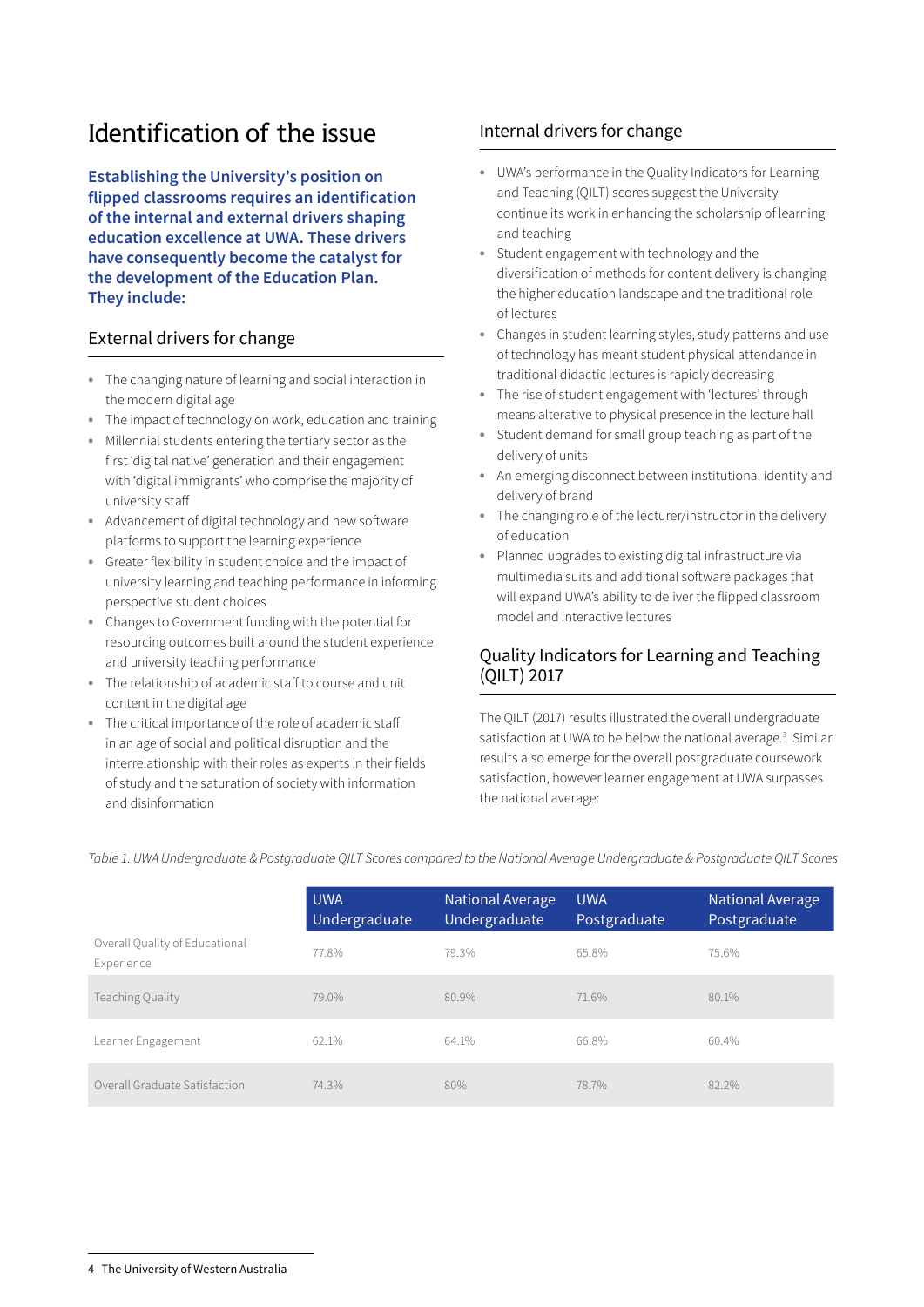![](_page_4_Picture_0.jpeg)

## Flipped classroom literature

The literature on the pedagogy of the flipped classroom model demonstrates that it supports student achievement, through its pedagogical flexibility in promoting active learning. This style of learning fosters deep learning, concentration, and conscientiousness.<sup>4</sup> While research into the pedagogy of flipped classrooms is still growing, current literature captures flipped classrooms through the lens of academic self-efficacy, intrinsic and extrinsic motivation, and cognitive load. Pedagogical theories such as self-determination theory and cognitive load theory are applied to underpin the pedagogical support for flipped classrooms.<sup>5</sup> As the flipped classroom emphasises the student's responsibility in completing preclass activities to be able to engage in in-class discussions, understanding student motivation can further enrich this engagement, and empower students to support their basic cognitive needs within the learning context.

Numerous studies portray positive student satisfaction with flipped classrooms, including adaptation, and active learning methods employed.<sup>6</sup> Research demonstrates the flipped classroom model fosters necessary graduate attributes to be work ready, including enhancing communication skills, problem-solving and interpersonal skills, critical thinking, independent learning, and enhancing group collaboration.<sup>7</sup> Examples of active learning<sup>8</sup> incorporated into the flipped classroom setting include collaborative learning<sup>9</sup>, cooperative learning<sup>10</sup> and problem-based learning.<sup>11</sup>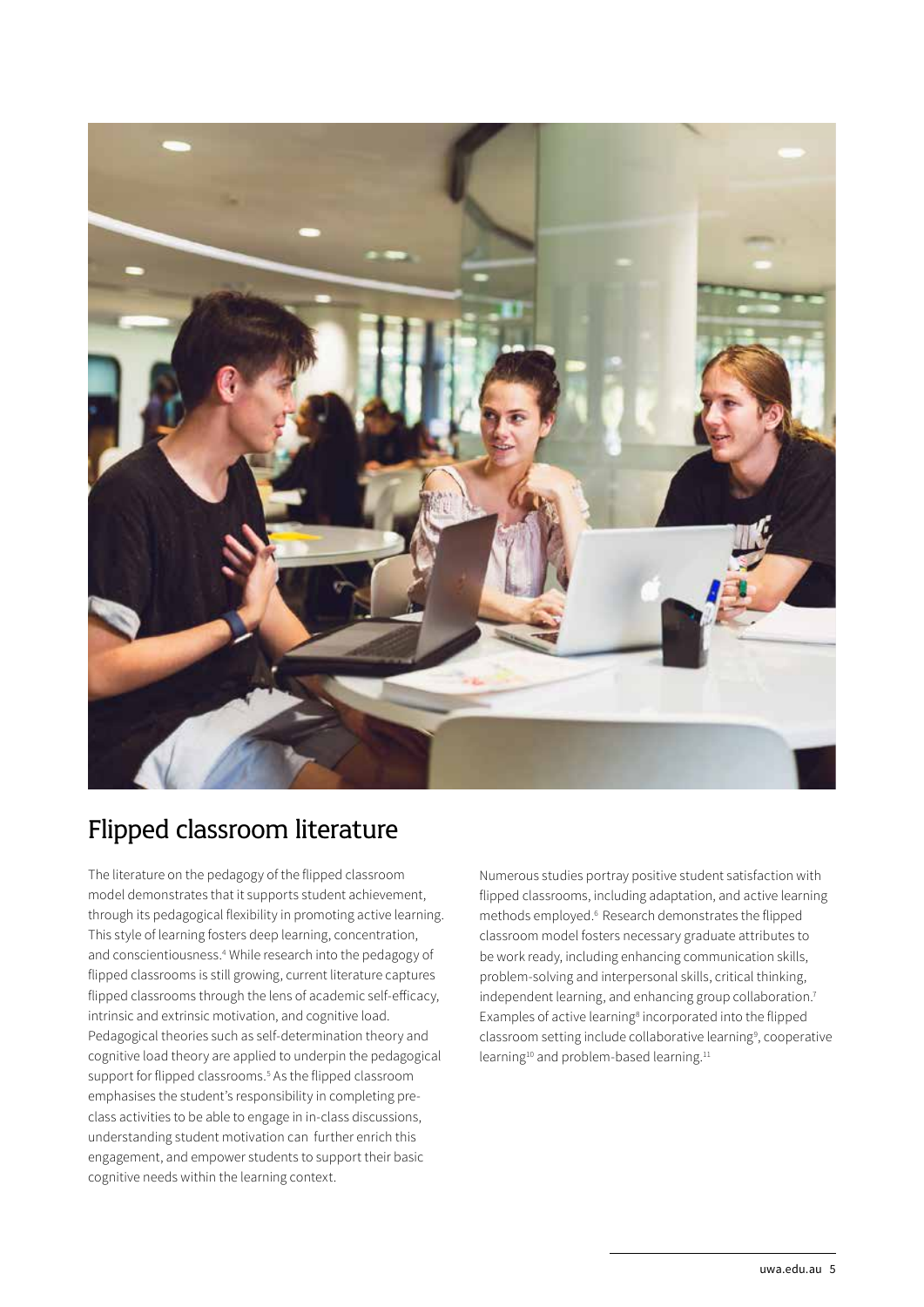## Contextual information

#### Who is flipping at UWA?

At UWA there are a variety of teaching staff throughout the faculties utilising the flipped classroom model. Each referenced a variety of different reasons, with all experiencing diverse results. A majority of units flipped from the list below ran during the semesters; however, a small portion of these were summer school units from 2017/2018. In total 19 UWA staff were consulted on their experiences of flipping their units, from the following Faculties and Schools:

#### **Faculty of Arts, Business, Law, and Education**

- **•** School of Humanities
- **•** School of Social Sciences
- **•** UWA Law School
- **•** School of Music
- **•** UWA Business School
- **•** Graduate School of Education

#### **McCusker Centre for Citizenship**

#### **Faculty of Engineering and Mathematical Sciences**

- **•** School of Physics, Mathematics, and Computing
- **•** School of Engineering

#### Consultations with teaching staff and their experiences – main themes

A variety of themes emerged from consultations with UWA staff. Illuminating the strengths of the flipped classroom model, such as the flexibility to adapt resources to support different student learning styles. These consultations also identified challenges experienced by UWA staff.

#### Institutional themes

#### **Uncertainty around university policy on recorded content and intellectual property**

Some staff commented on a lack of clarity around the University policies related to teaching staff creating videos and the content developed for the flipped classroom model. Other queries included the protocol as to how often the videos should be reviewed, and updated, and who owned the content.

#### **Discipline-based issues**

Some conflicting views were raised about the relative usefulness of the flipped classroom model amongst teaching staff in the hard sciences. This was split between those who perceived the flipped classroom model could be applied to any discipline if done correctly, and others who believed that the flipped classroom model was not entirely suitable for hard science disciplines. While this issue has been a feature of discussion within the STEM teaching environment, it has been noted that the flipped classroom model has and is being used to account for threshold concepts by providing students different material to support learning, and designing workshops to reiterate these concepts. The key factor in the discussion of STEM subjects is that over half of STEM majors are delivered in a traditional classroom setting, with evidence reinforcing this as an ineffective method to engaging students and delivering content.<sup>12</sup> Some of the keys to opening up more student centred approaches is to provide training to academic staff in student-centred learning approaches, and developing more open classroom layouts.

#### Student experience

#### **Student expectations of teaching and learning**

The teaching staff consulted were perceptive to student needs and expectations, with a few staff members identifying some students who believed they were not being taught accordingly to their perception of learning at university, nor for what they paid for. One staff member experienced an initial decline in Student Unit Reflective Feedback (SURF) scores in their flipped unit. Identifying the need for lecturers and university leaders to recognise that the adoption of new pedagogies may very well lead to short term declines in student satisfaction through feedback and survey instruments such as SURF. Significantly it reiterates the need to engage students in conversations about teaching approaches and styles and the overall benefits to students. Generally, this issue is offset by increasing student demand for access to unit content outside of physical attendance at lectures and the overall UWA QILT results noted above.

#### **Concern with student motivation to complete pre-class activities and attend lectures**

Motivating students to engage in content is an inherent challenge characteristic to the scholarship of learning and teaching. The flipped classroom model shifts the responsibility of learning to the learner with its student-centred approach. This relies on students both understanding the approach of the model and their motivation to complete pre-class activities. In adapting to this approach to learning, anecdotal evidence has indicated a broad range of levels of engagement of students in completing pre-class activities. These activities are essential for students to participate in in-class activities, so as to reap the full benefit of the flipped classroom model. These concerns however need to be offset against the

**School of Indigenous Studies**

**Faculty of Health and Medical Sciences •** School of Biomedical

**•** School of Allied Health

**•** UWA School of Agriculture and Environment **•** School of Molecular Sciences

Sciences

**Faculty of Science**

**StudySmarter**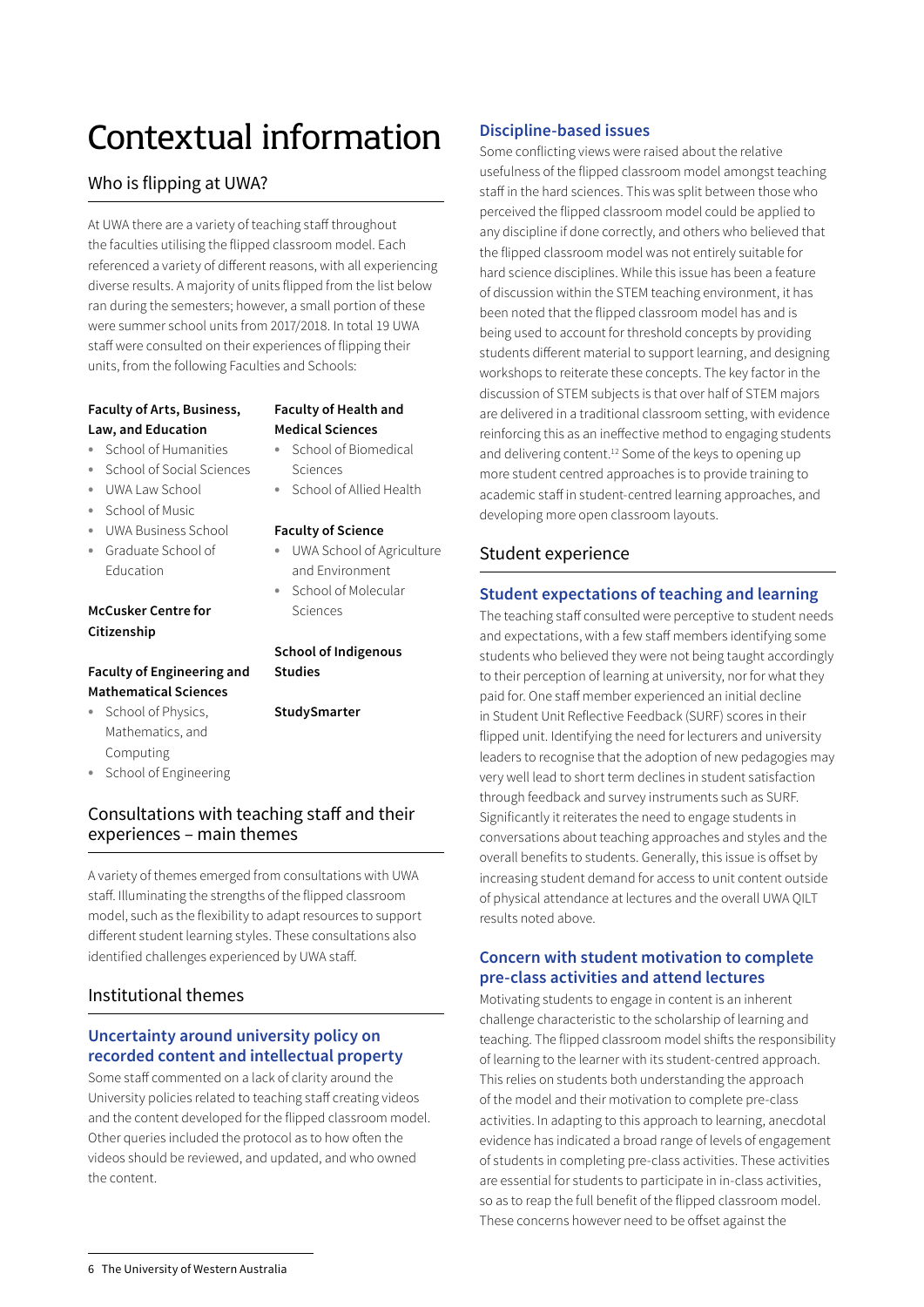![](_page_6_Picture_0.jpeg)

adaption a new student-centred approach and the decline in students attending lecturers as the semester progresses. This is a trend not only evident at UWA but across the sector generally.

Another concern voiced by teaching staff was attaching marks to pre-class activities to increase student motivation, and implicitly suggested students are outcome-oriented, rather than focused on the learning process. Furthermore it was perceived the flipped classroom model impinged on student home/study balance, with some students expressing an issue with the increased responsibility to complete preclass activities. Such issues are legitimate but fall within the scope of the required engagement with student learning. It is important to note that flipping a class focuses on moving what is often seen as homework activities to classroom activities for additional student support. The process is not designed to increase context or workloads for academic staff or students, but rather is focused on a new approach to utilising existing expectations of workloads and study loads.

#### Teacher experience

#### **Shifting staff perceptions towards teaching**

UWA fully supports all aspects of academic work (teaching, research and service) and as part of the new University strategic direction it is highlighting the importance of excellence in teaching. The University supports teaching staff that are driving change to enhance the student learning experience. However, it must be recognised that some involved in such innovative and adaptive processes have perceived resistance to new methods in teaching. One staff member commented on the difficulty associated with being teaching-focused in a research intensive university. Another cited the difficulty of being a productive teacher in a system which rewards research outputs over teaching. This is a key concern of many academic staff at both UWA and other research intensive universities.

The clear vision and direction of UWA, as expressed through the development of the new UWA strategic plan, is for the requirement for excellence in both research and teaching. Truly world class tertiary institutions excel at both of these core elements of academic practice and it should not be the case of one at the exclusion of the other. If UWA is to achieve its vision of being a top 50 ranked university, excellence in teaching must be a priority alongside research performance. Position Paper No. 2 on the Higher Education Academy and UWA will address one of the means that the University is undertaking to recognise and reward teaching excellence.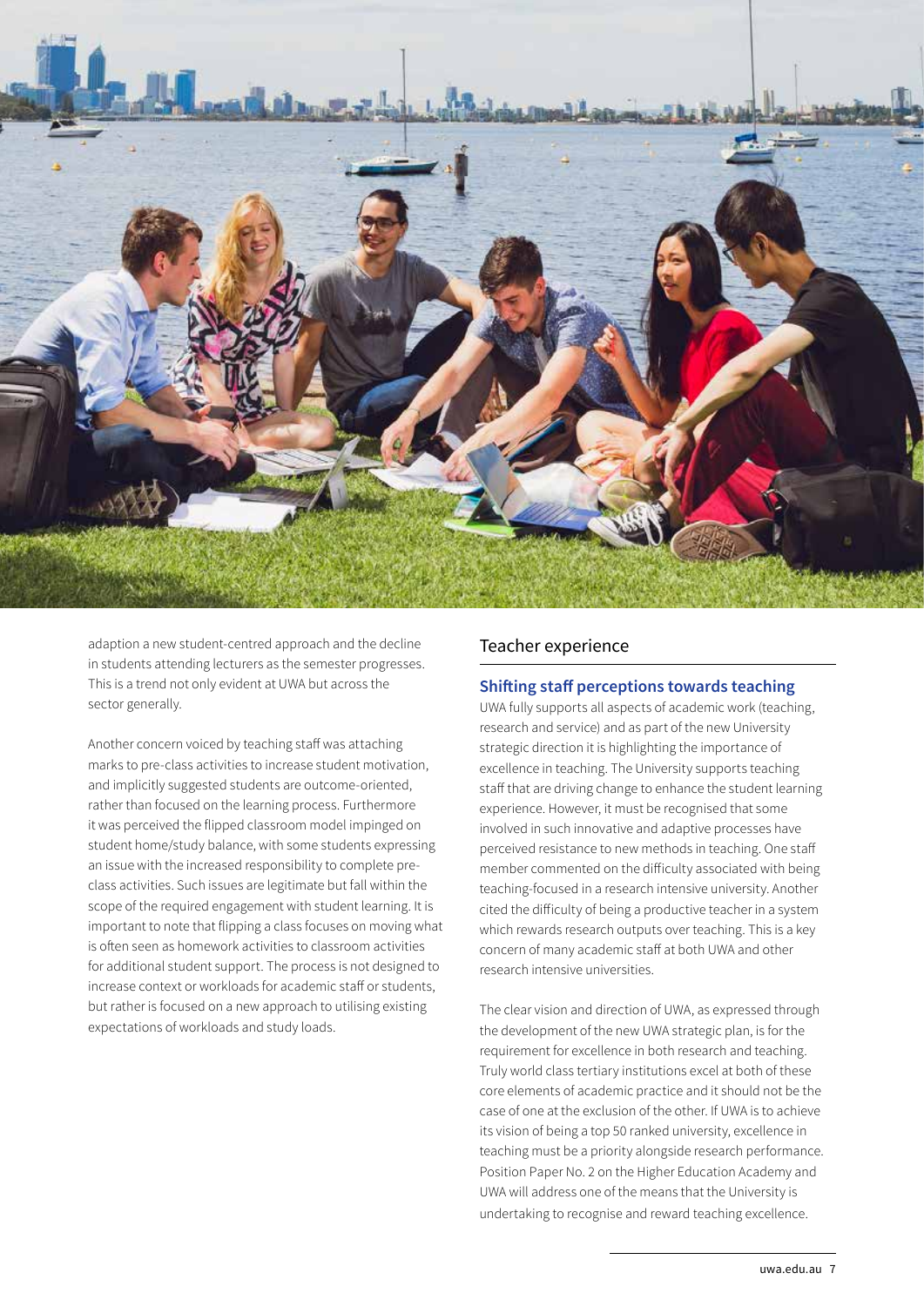#### **Spotlight on the teacher/student dynamic**

Maintaining a positive teacher/student relationship was a key observation of staff who flipped their units at UWA. Some staff expressed concerns around the flipped classroom model potentially breaking down this dynamic. However others believe student interaction was enhanced through digital engagement in the LMS and emphasising the importance of small group teaching interactions, such as tutorials and workshops. As one staff member reiterated in striving to achieve a lived, campus experience for students is that the 'flipped classroom is not a substitute for contact with students', and that 'pastoral care is an important part of pedagogy'.

#### **Concern around workload model and employment**

Teaching staff are content experts, and the value they bring to the University is reflected in the irreplaceable student/ teacher dynamic. However, a small number of staff perceived a concern around the teaching workload model. These concerns concentrated on how time devoted to recording and developing content would be counted towards an academic's workload for teaching. There was a concern that the creation of high quality video material could open the possibility of questioning employment security, only to be replaced by a cheaper employee such as a student to teach the unit, or for high quality "pre-baked" lectures to be delivered online by world expert academics as a substitute for lectures.

Such concerns are valid and important. They must, however, be viewed in the context of the role of the University, its focus on teaching and research excellence and the value add that academic staff provide to the student learning experience that goes beyond the didactic lecture as the primary form of content delivery and information dominance. In an era of "fake news" and the "questioning" of societal experts on issues ranging from the environment to social and political issues, the role universities has never been more important. The focus of UWA must be on the nexus between research and teaching and on the role that academic staff play in improving the outcomes of students through meaningful, interactive learning experiences. This must also be understood in the context of the University workload model and in the evolving role of adaptive pedagogy in education.

#### The flipped classroom model

#### **Understanding the flipped classroom model**

From the consultation it was evident there were varying degrees of understanding the conceptual framework of the flipped classroom model, and the application of the model to UWA units. In some areas there was a tone of resistance to the flipped classroom model; however this may well be attributed to a lack of understanding of the model, and its theoretical and pedagogical foundations and perceptions around academic security and workloads. Some staff found demonstrating the positive outcomes amongst peers diffused misconceptions around the model.

#### **University technology and software**

There was some understanding that the technology and software provided by the University could be improved. There was difficulty with file size and embedding resources such as videos in the LMS, and some frustration with the University IT system, with further support resources required.

While there is a fixed set-up cost for the technology, there is a perceived long-term benefit. IT issues such as infrastructure and Wi-Fi were also perceived to be problematic. There is an implicit assumption that academic staff possess the digital literacy to utilise the technology at their own will.

#### **Costs associated with implementing a flipped classroom model**

There are costs associated with purchasing software and recording equipment, and these costs must be recognised and resourced by the University. There was also a time/ workload cost associated with implementing a flipped classroom model, as well as professional development and training requirements. Such resourcing must be a key part of the development of a flipped classroom approach, as should be the scope and function of the Education Enhancement Unit (EEU) and the timing and allocation of the University budget.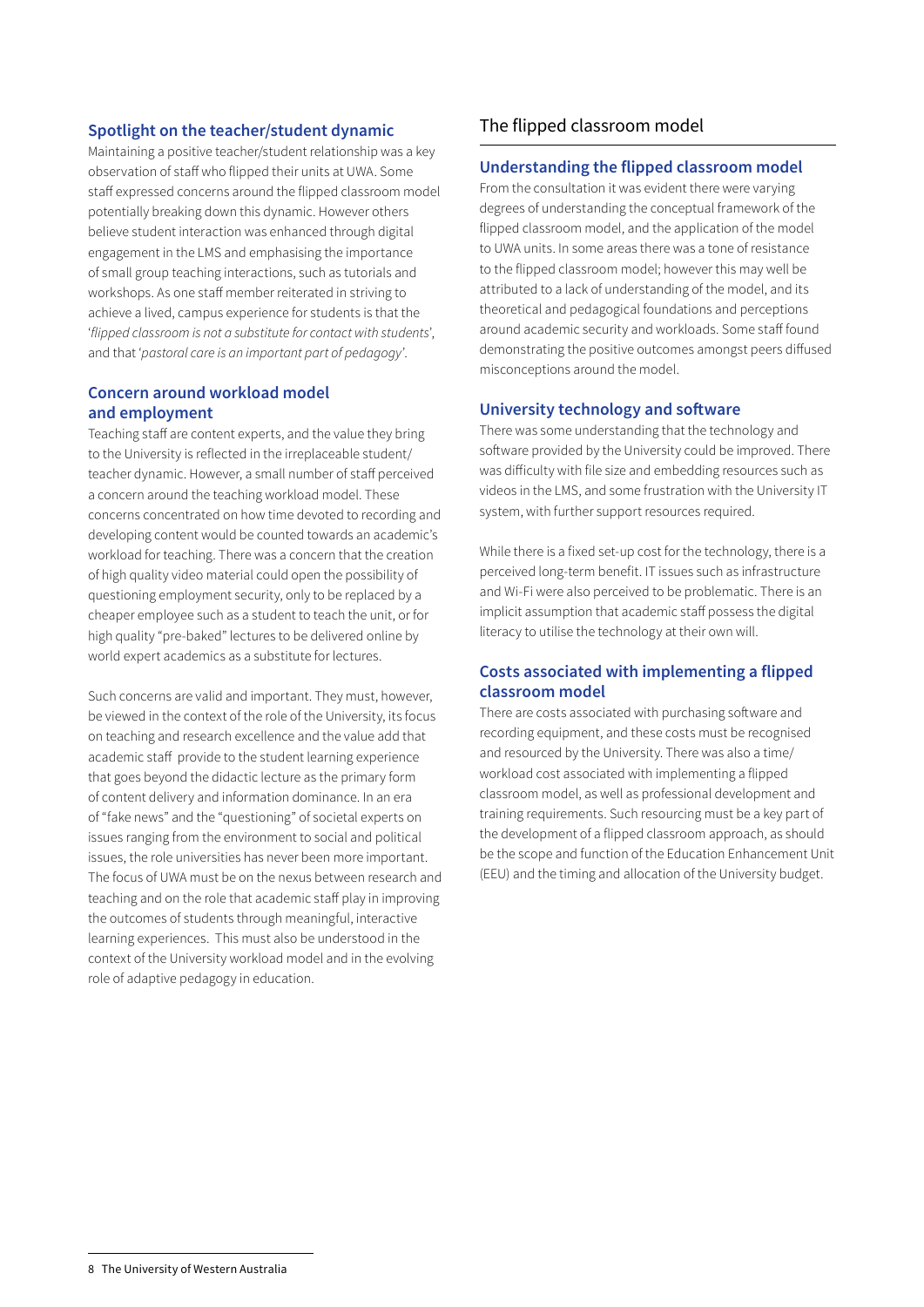## Risks and solutions

**The following are considered to pose significant risk to the successful implementation of the flipped classroom model at UWA. These risks are identified, and are accompanied with possible solutions of mitigation.** 

#### Student engagement

A possible risk is students do not complete the required preclass activities, which are intrinsic to the flipped classroom model. Anecdotal evidence has noted that students can be critical of completing pre-class activities in their own time. Due to the familiarity and didactic teaching method students, as well as staff, can be hesitant to move away from the traditional lecture.<sup>13</sup> Teaching staff are also aware that student perception of achievement is too often linked to grades, and the process of learning and knowledge creation to be secondary to the university experience, but seen as a means to employment. The key to overcoming these issues is implementing classroom activities and assessments underpinned by student self-determination and academic self-efficacy to encourage students through motivation.<sup>14</sup> Another critical measure to improve this dynamic is to bring employability, through Work Integrated Learning (WiL), into the classroom.

#### Student perception of learning and the flipped classroom model

There is some evidence that a flipped classroom model is not suitable for every discipline<sup>15</sup>, however there were conflicting findings with student perception and engagement with the flipped classroom as currently practiced in a small number of units at UWA. Student engagement is contingent on the style and delivery of content. Students are more engaged when a teacher encourages critical thinking, expects high results, and provides support in a pro-active learning setting.<sup>16</sup> As one UWA unit coordinator who surveyed their students noted fully online lectures were only accepted when paired with face-to-face small group teaching time to clarify content. The University of Adelaide suggests communicating to students the purpose of the flipped classroom approach, present evidence promoting its effectiveness, and request feedback from the students as part of the process. What is clear is that adopting multimedia to replace the traditional lecture as a mode of delivery of content without addressing pedagogy does not improve learning outcomes.<sup>17</sup>

#### Support with technology, LMS, and blended pedagogy

Ensuring the right levels of digital literacy of teaching staff and students to effectively enable the flipped classroom model is critical to achieving success. While the vast majority of students have grown up in a modern, digitally enhanced world, some students may need support to ensure they can optimise their learning experience. This can be achieved through strong student support by both academic staff and institutional level student support services. Academic staff must possess a baseline of digital competency with technology. Absence of these skills can be a barrier to producing and delivering high quality learning material. Teaching staff are encouraged to seek support through existing structures; such as the EEU, and the Blackboard team, and free online resources, such as the Flipped Learning Global Initiative or other universities who have excelled in the quality of this style of educational experience such as The University of Queensland.18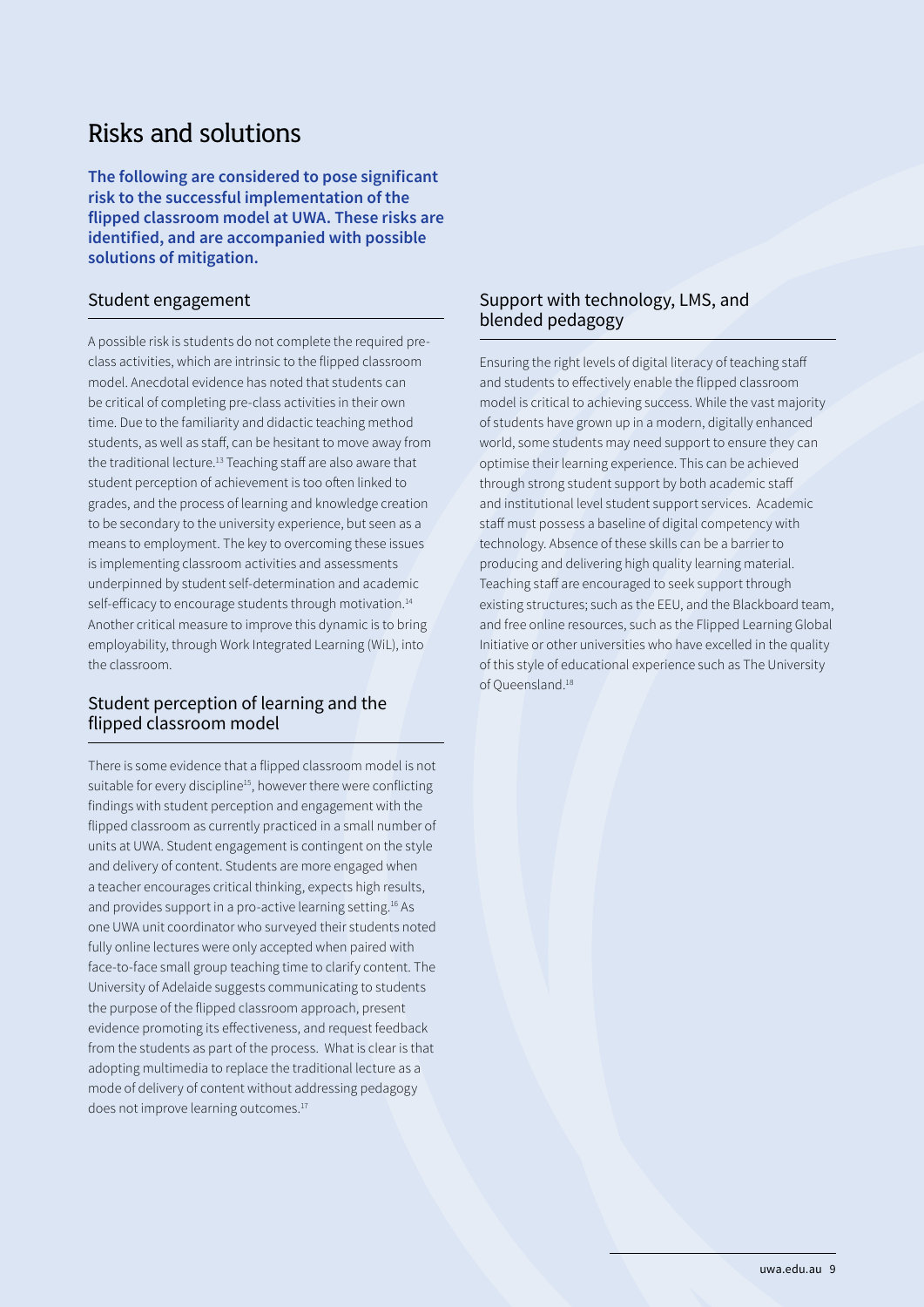### Horizon scan

#### Flipped classroom experience in the Group of Eight

A search of flipped classroom practices across the Group of 8 universities reveals a depth of diversity in utilisation of flipped classrooms. Some universities actively encourage the use of flipped classrooms, establishing communities of practice, while other universities are applying a surface approach to the pedagogy of flipped classrooms and active learning. Below is a brief summary of Go8 universities which actively promote and excel in flipped classrooms.

#### The University of Adelaide

Adelaide has clearly grounded their learning and teaching strategies in evidence, and has established a flipped classroom community of practice, consisting of academics, e-learning advisors, teachers and researchers representing each faculty. This community provides online resources and videos, supports teacher professional development and encourages dialogue for scholarly activity structured by monthly meetings. The group has held flipped classroom symposiums, with staff becoming certified flipped classroom educators as part of the Flipped Learning Global Initiative.

#### The University of Queensland

The University of Queensland, the leading Go8 institution in QILT is another institution which champions the use of flipped classrooms. The university recently refined their student strategy to encompass student flexibility, in which flipped classrooms is neatly positioned under. The university presents podcasts on evaluating the effectiveness of flipped classrooms using a program logic model, active learning strategies, and a plethora of resources, links, and academic papers to guide teaching staff in implementing flipped classroom strategies.

#### The University of New South Wales

UNSW advocates for the use of flipped classrooms, and provides comprehensive resources to support teaching staff, such as case studies, videos, support in planning and designing a blended unit, including guidelines in analysing student needs and communication, desired learning outcomes, and managing workloads.19 The website is a host with direct links to other educational platforms such as Massachusetts Institute of Technology (MIT) OpenCourseWare and Technology, Entertainment, Design (TED). Accompanying these links are pages that give a step-by-step guide to embedding the links into the LMS. UNSW has a flipped classroom community of practice, and has also completed projects dedicated to enhancing active learning through manipulating learning spaces.

#### The University of Melbourne

In recent years this university has set up a self-service video recording studio to assist with flipped classroom model, similar to the media room housed in the EEU, and the One-Button Studio housed in FABLE at UWA. The university pairs the self-service video recording studio with staff support to assist with the editing of videos and subject redesign, and sends a positive message of integrating technology into blended learning. The university also promotes learning analytics to assist teachers in supporting their students in their learning experience.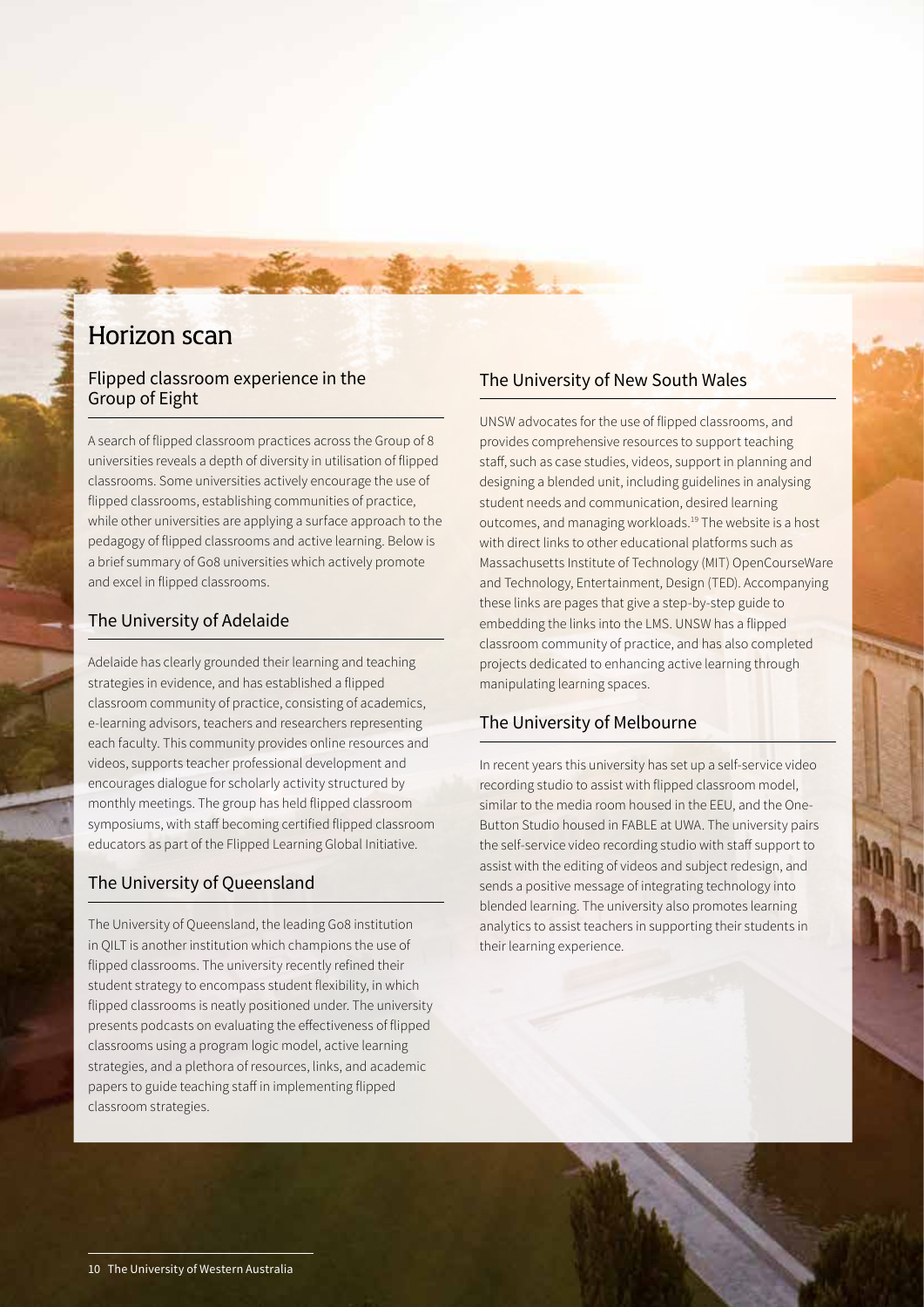![](_page_10_Picture_0.jpeg)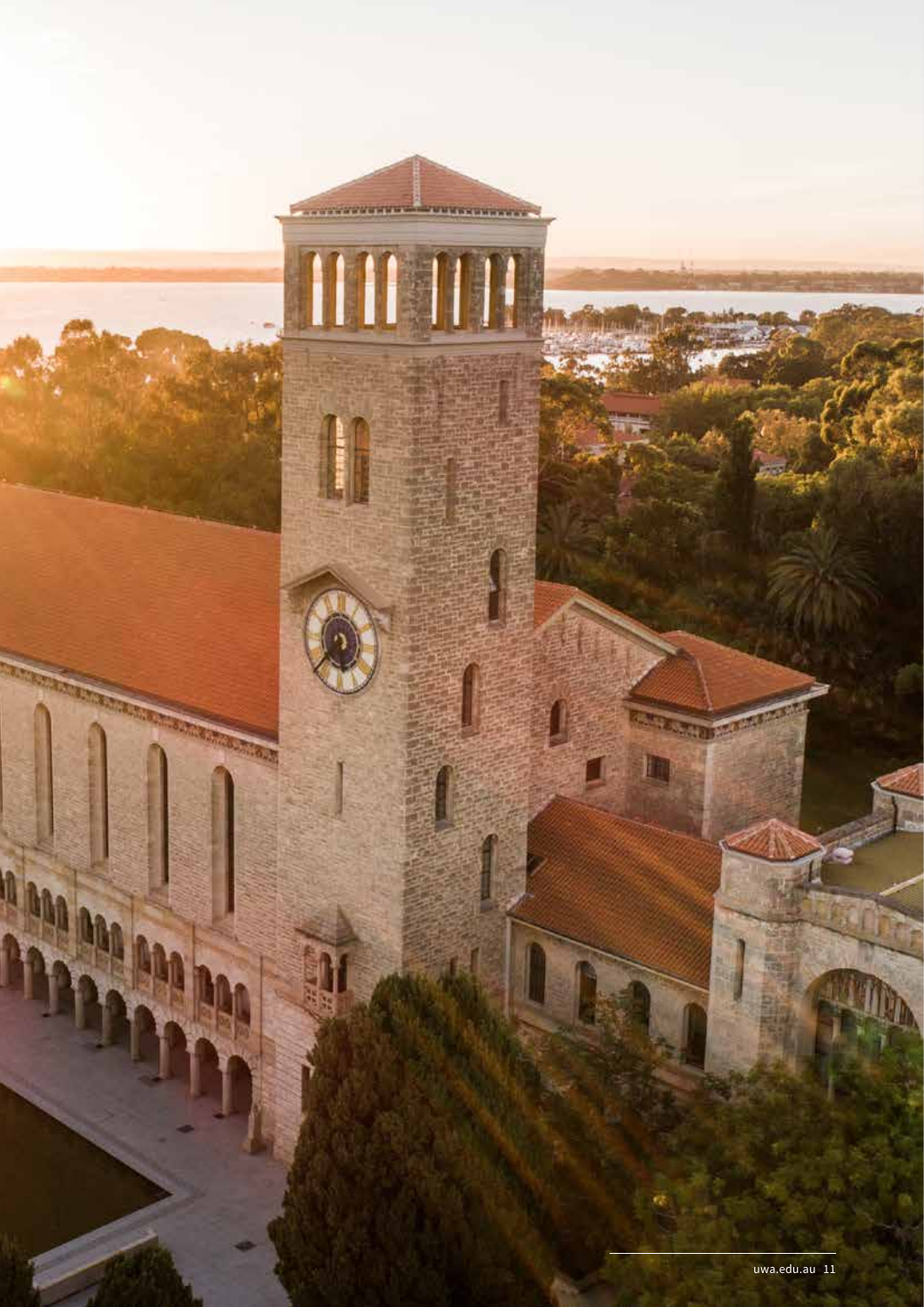### Recommendations

**Following are a series of recommendations based on consultations with UWA staff that are utilising the flipped classroom model, contextualised against the current literature on flipped classrooms.** 

#### 1. Establish a flipped classroom definition and policy

It is recommended that in line with other institutions, and based on the literature, UWA develop a definition as part of university learning and teaching policy. This definition should encompass the values and be contextualised in the UWA setting, and set clear the expectations and boundaries for unit coordinators, teaching staff, and students.

#### 2. Provide frameworks for the pedagogy of flipped classrooms

Provide a variety of frameworks for flipped classroom models as guides for teaching staff.

#### 3. Establish a support package for teaching staff

The EEU develop a support package to be provided for teaching staff. This should include prescriptive strategies on best practice, with references to unique idiosyncrasies for disciplines, providing evidence-based guidance. It will also provide support targeting student motivation and assist with management of student expectations, drawing on EEU support as well as online resources readily available.

#### 4. Technology and LMS support – EEU support

It is recommended teaching staff who implement the flipped classroom model be given technology-related support. This can include EEU support through Learning Designers and Educational Technologists to ensure baseline levels of knowledge and skills with recording devices, advice on using the technology and editing support.

#### 5. Allocated flipped learning spaces

It is recommended the University investigate the provision of additional flexible learning spaces, where desks, white boards, and other manual and digital devices be easily manoeuvred to encourage active learning and facilitate student engagement.

#### 6. Flipped classroom community of practice and promotion of scholarly activity

There is scope for UWA researchers to take the lead in delivering quality research into evidence-based learning and teaching. It is recommended the EEU collaborates with experience UWA staff to establish a flipped classroom community of practice. This community will promote scholarly activity and professional development of flipped classrooms. It is suggested this community of practice also expand to include prominent academics and universities leading the discussion on flipped classroom on the global scale, promoting cross-collaboration across institutions.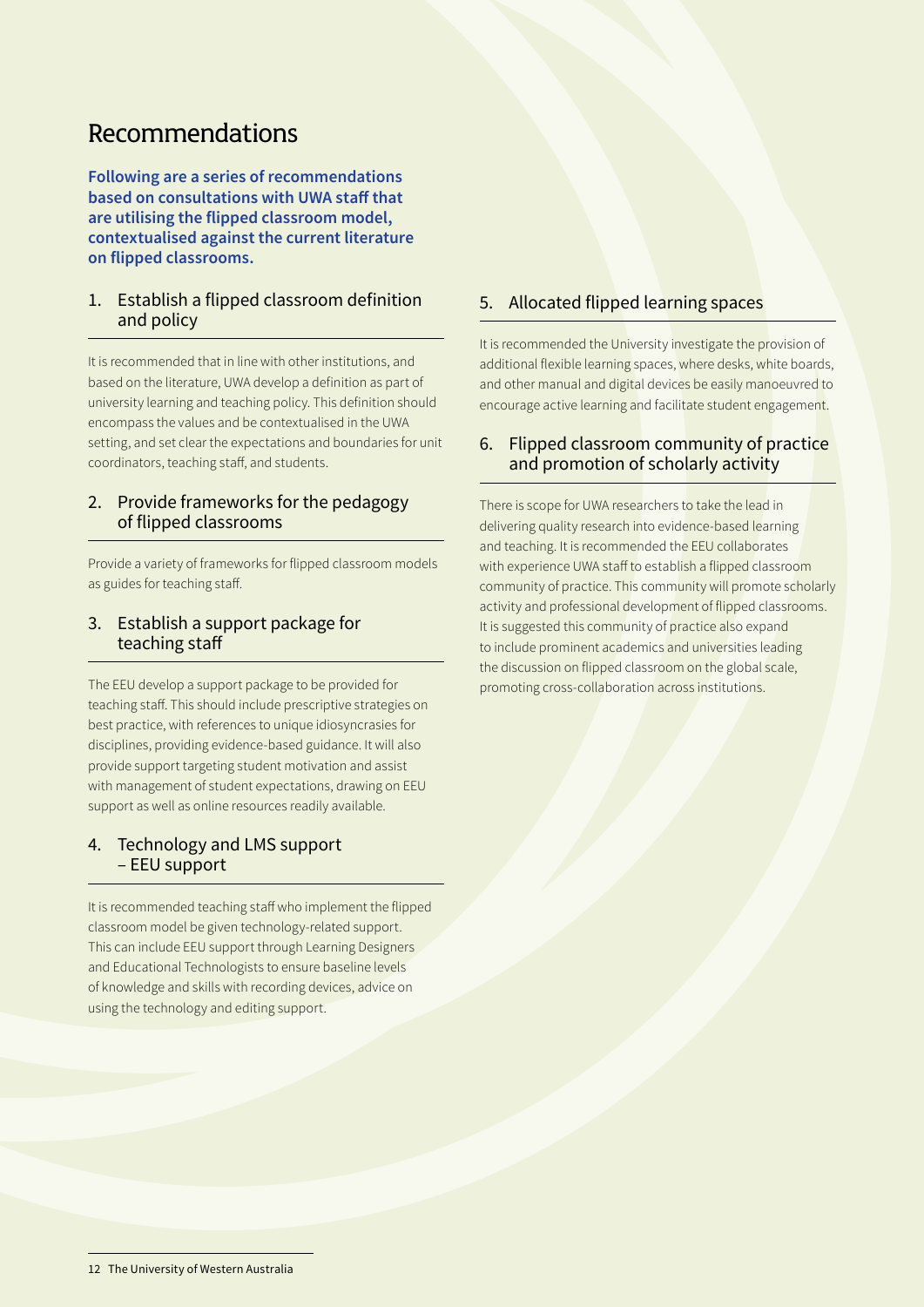## Endnotes

- 1. Despite the uptake of 'flipping' a class, academic research over an agreed definition and pedagogical framework are still developing see: Abeysekera, L., & Dawson, P. Motivation and cognitive load in the flipped classroom: Definition, rationale and a call for research. Higher Education Research & Development 34, no. 1 (2015): 3, Sarah J. DeLozier & Matthew G. Rhodes, "Flipped Classrooms: A Review of Key Ideas and Recommendations for Practice," Educational Psychology Review 29, no. 1 (2017): 141-143. Min Kyu Kim, So Mi Kim, Otto Khera, & Joan Getman, "The Experience of Three Flipped Classrooms in an Urban University: An Exploration of Design Principles." *Internet and Higher Education* 22 July (2014): 37-50. Jacqueline O'Flaherty, & Craig Phillips, "The Use of Flipped Classrooms in Higher Education: A Scoping Review." *Internet and Higher Education* 25 April (2015): 85-95.
- 2. Abeysekera & Dawson, "Motivation and Cognitive Load," 3.
- 3. "QILT: The University of Western Australia," Quality Indicators for Learning and Teaching, accessed May 24, 2018, https://www.qilt.edu.au/institutions/list/institution/ the-university-of-western-australia
- 4. Michelle Richardson, Charles Abraham, & Rod Bond, "Psychological Correlates of University Students' Academic Performance: A Systematic Review and Meta-Analysis." Psychological Bulletin 138, no. 2 (2012): 353- 387, as cited by Abeysekera & Dawson, "Motivation and Cognitive Load", 2-4.
- 5. Abeysekera & Dawson, "Motivation and Cognitive Load", 4-9.
- 6. See Martin Forsey, Mitchell Low, & David Glance, " Flipping the Sociology Classroom: Towards a Practice of Online Pedagogy," Journal of Sociology 49, no 4 (2013): 471- 485, and Ngoc Thuy Thi Thai, Bram De Wever, & Martin Vlacke, "The Impact of a Flipped Classroom Design on Learning Performance in Higher Education: Looking for the Best "Blend" of Lectures and Guiding Questions with Feedback," Computers & Education 107, April (2017): 113- 126.
- 7. Stefanie P. Ferreri & Shanna K. O'Connor, "Instructional Design and Assessment: Redesign of a Large Lecture Course Into a Small-Group Learning Course," *American*  Journal of Pharmaceutical Education 77, no. 1 (2013): 1-9, and Mary Beth Gilboy, Scott Heinerichs, & Gina Pazzaglia, "Enhancing Student Engagement Using the Flipped Classroom," Journal of Nutrition Education and Behavior 47 no. 1 (2015): 109-114, as cited by O'Flaherty & Dawson, "The Use of Flipped", 90-91.
- 8. De Lozier & Rhodes, "Flipped Classrooms: A Review", 147.
- 9. See Femke Kirschner, Fred Paas, & Paul A. Kirschner, "A Cognitive Load Approach to Collaborative Learning: United Brains for Complex Tasks," Educational Psychology Review 21, no. 1 (2009): 31-42.
- 10. See David W. Johnson, Roger T. Johnson, & Karl A. Smith. "Cooperative Learning Returns to College What Evidence is There that it Works?" Change: The Magazine of Higher *Learning* 30, no. 4 (1998): 26-35.
- 11. See Filip Dochy, Mien Segers, Piet Van den Bossche, & David Gijbels, "Effects of Problem-Based Learning: A Meta-Analysis," *Learning and Instruction* 13, no. 5 (2003): 533-568.
- 12. Scott Schrage, "Massive Study Finds Lectures Still Dominate STEM Education," Faculty Focus: Higher Ed Teaching Strategies from Magna Publications, May 7, 2018, accessed May 7 2018, https://www.facultyfocus. com/articles/teaching-and-learning/massive-studyfinds-lectures-still-dominate-stem-fields/?utm\_ medium=Social&utm\_source=FFweb
- 13. O'Flaherty & Phillips, "The Use of Flipped", 94.
- 14. Abeysekera & Dawson, "Motivation and Cognitive Load", 4-9.
- 15. See Jeremy F. Strayer, "How Learning in an Inverted Classroom Influences Cooperation, Innovation and Task Orientation," Learning Environments Research 15, no. 2 (2012): 171-193.
- 16. Colin Bryson, & Len Hand, "The Role of Engagement in Inspiring Teaching and Learning," *Innovations in Education and Teaching International* 44, no. 4 (2007): 349-362, as cited by O'Flaherty & Phillips, "The Use of Flipped",
- 17. Thomas L. Russell, "The No Significant Difference Phenomenon," 2010, http://www.nosignificantdifference. org/ as cited by Abeysekera & Dawson, "Motivation and Cognitive Load", 9.
- 18. "About Flipped Classrooms," The University of Queensland, accessed April 9, 2018, http://www.uq.edu. au/teach/flipped-classroom/what-is-fc.html
- 19. "Planning and Designing a Blended or Online Course," The University of New South Wales, accessed April 9, 2018, https://teaching.unsw.edu.au/planning-and-designingblended-or-online-course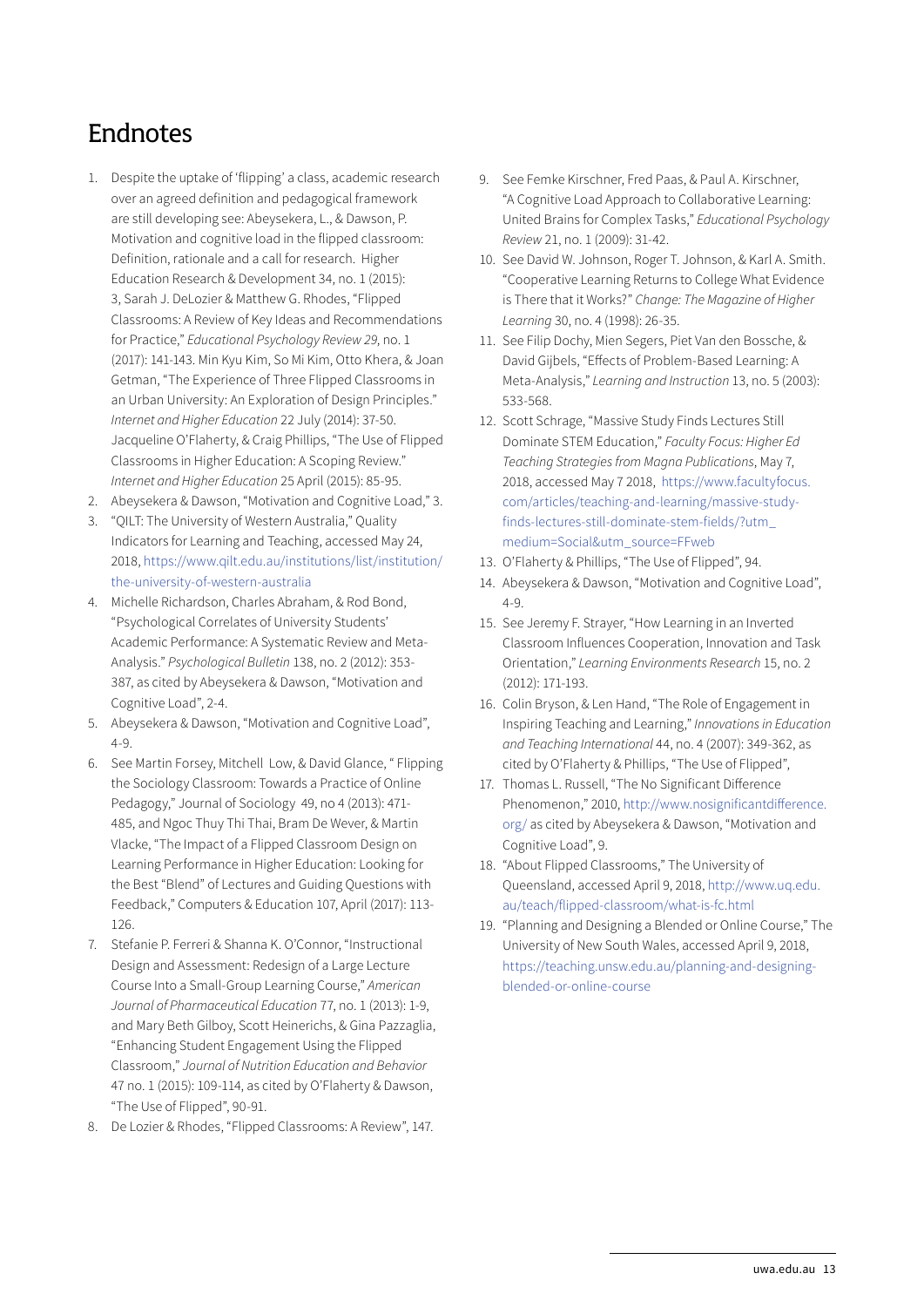## References

Abeysekera, Lakmal, & Dawson, Phillip. "Motivation and Cognitive Load in the Flipped Classroom: Definition, Rationale and a Call for Research." *Higher Education*  Research & Development 34 no. 1 (2015): 1-14. doi: 10.1080/07294360.2014.934336

"About Flipped Classrooms," The University of Queensland, accessed April 9, 2018, http://www.uq.edu.au/teach/flippedclassroom/what-is-fc.html

DeLozier, Sarah J., & Rhodes, Matthew G. "Flipped Classrooms: A Review of Key Ideas and Recommendations for Practice." Educational Psychology Review 29 no. 1 (2017): 141-151. doi: 10.1007/s10648-015-9356-9

Dochy, Filip, Segers, Mien, Van den Bossche, Piet & Gijbels, David. "Effects of Problem-Based Learning: A Meta-Analysis," *Learning and Instruction* 13, no. 5 (2003): 533-568.

Forsey, Martin, Low, Mitchell, & Glance, David. " Flipping the Sociology Classroom: Towards a Practice of Online Pedagogy," Journal of Sociology 49, no. 4 (2013): 471-485. doi: 10.1177/1440783313504059

Johnson, David W., Johnson, Roger T., & Smith. Karl A. "Cooperative Learning Returns to College What Evidence is There that it Works?" Change: The Magazine of Higher Learning 30, no. 4 (1998): 26-35.

Kim, Min Kyu, Kim, So Mi, Khera, Otto, & Getman, Joan. "The Experience of Three Flipped Classrooms in an Urban University: An Exploration of Design Principles." *Internet and Higher Education* 22 July (2014): 37-50. doi: 10.1016/j. iheduc.2014.04.003

Kirschner, Femke, Paas, Fred & Kirschner, Paul A. "A Cognitive Load Approach to Collaborative Learning: United Brains for Complex Tasks," Educational Psychology Review 21, no. 1 (2009): 31-42.

O'Flaherty, Jacqueline, & Phillips, Craig. "The Use of Flipped Classrooms in Higher Education: A Scoping Review." *Internet and Higher Education* 25 April (2015): 85-95. doi: 10.1016/j. iheduc.2015.02.002

"Planning and Designing a Blended or Online Course," The University of New South Wales, accessed April 9, 2018, https:// teaching.unsw.edu.au/planning-and-designing-blended-oronline-course

Quality Indicators for Learning and Teaching. "QILT: The University of Western Australia." Accessed May 24, 2018. https://www.qilt.edu.au/institutions/list/institution/theuniversity-of-western-australia

Scott Schrage, "Massive Study Finds Lectures Still Dominate STEM Education," Faculty Focus: *Higher Ed Teaching Strategies*  from Magna Publications, May 7, 2018, accessed May 7 2018, https://www.facultyfocus.com/articles/teaching-andlearning/massive-study-finds-lectures-still-dominate-stemfields/?utm\_medium=Social&utm\_source=FFweb

Strayer, Jeremy F. "How Learning in an Inverted Classroom Influences Cooperation, Innovation and Task Orientation," Learning Environments Research 15, no. 2 (2012): 171-193. doi: 10.1007/s10984-012-9108-4

Thai, Ngoc Thuy Thi, De Wever, Bram, & Vlacke, Martin. "The Impact of a Flipped Classroom Design on Learning Performance in Higher Education: Looking for the Best "Blend" of Lectures and Guiding Questions with Feedback," *Computers & Education* 107, April (2017): 113-126. doi: 10.1016/j. compedu.2017.01.003

<sup>14</sup> The University of Western Australia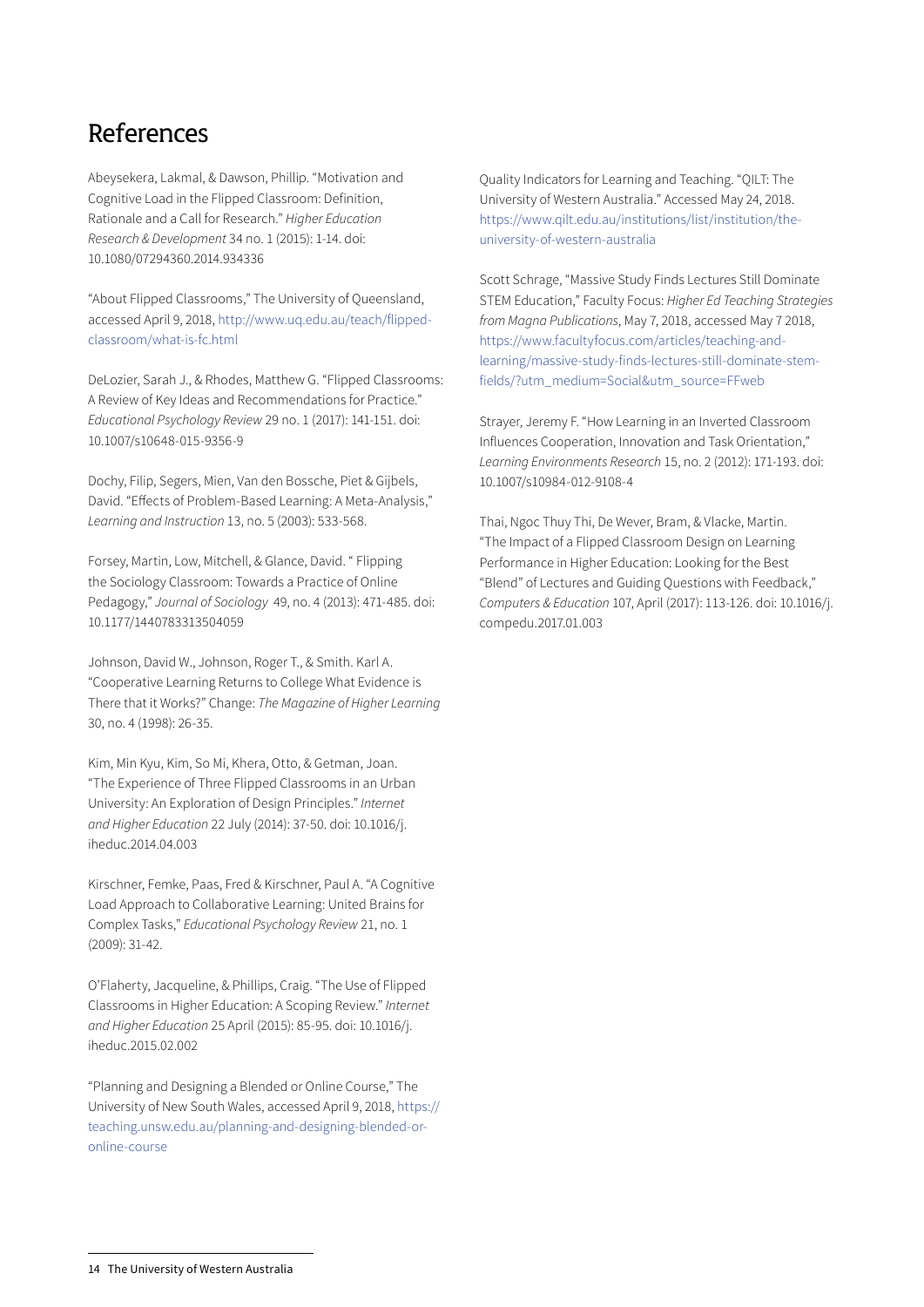uwa.edu.au 15